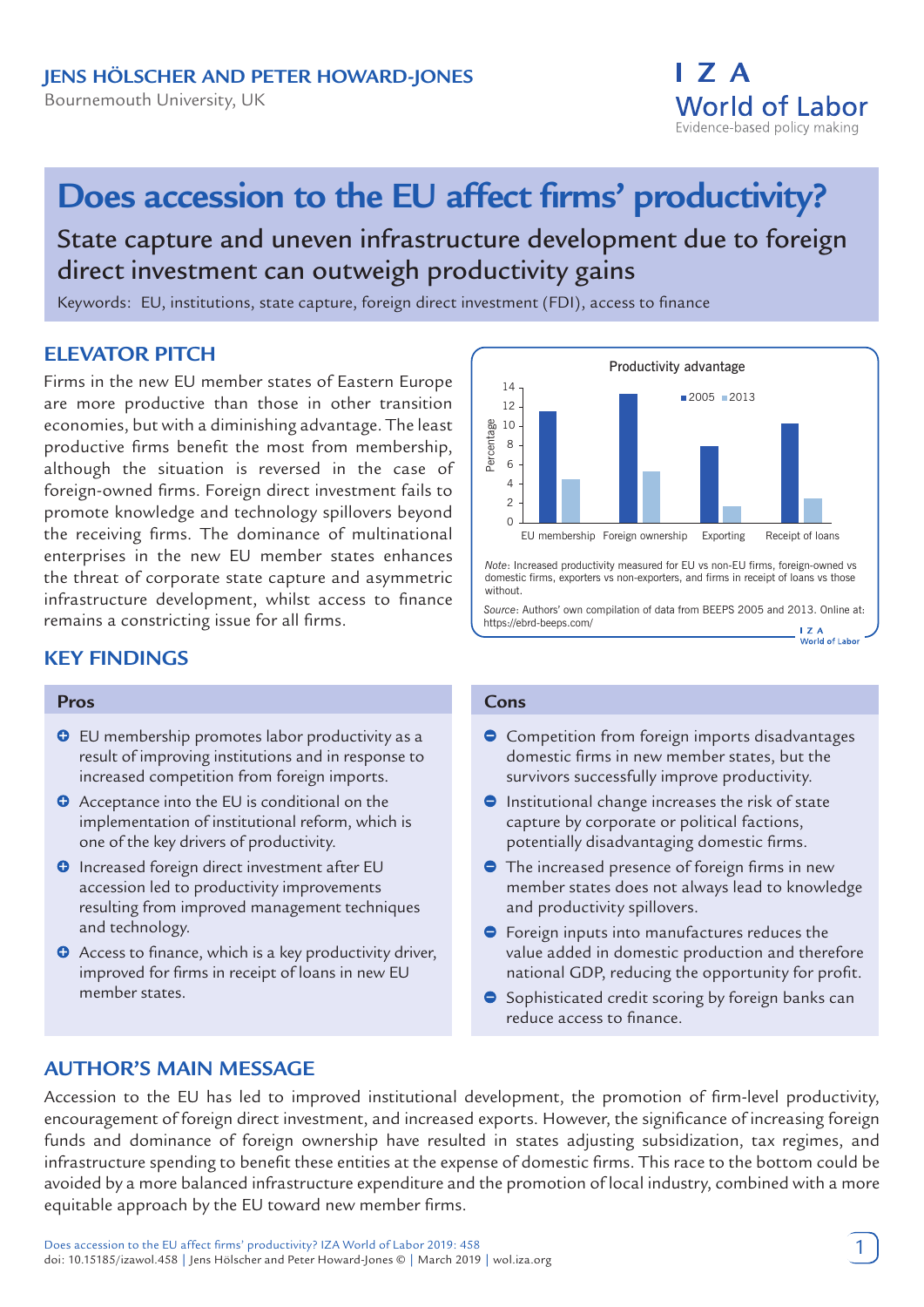## **MOTIVATION**

The attraction of the EU to those countries situated on its eastern periphery lies in its stability, prosperity, and democratic freedom. Add to that the benefits of free trade and flow of funds, in the context of a single market and customs union, and the motivation for membership is overwhelming. However, does the promise of membership live up to expectation, and how should success or failure be measured?

In examining the effectiveness of the EU's approach to the accession process, an evaluation of firm performance, post-accession, provides a useful platform. "Productivity isn't everything, but in the long run it is almost everything. A country's ability to improve its standard of living over time depends almost entirely on its ability to raise its output per worker" [1], p. 11. The combined effects of accession should increase productivity and improve national welfare. Essentially, the privatization process, foreign imports, and the establishment of a free market would be expected to increase competition amongst firms, although to become competitive and maintain competitiveness it is necessary to produce a quality product at the right price. Failure to do either will lead to market exit. The availability of foreign direct investment (FDI) introduces improved technology, management, and access to markets, encouraging domestic firms, particularly those supplying foreign-owned entities, to improve productivity. An enlarged free market and customs union provide the opportunity to export to previously inaccessible destinations where increased competition demands productivity improvement. The expansion of foreign banks into the new member states (NMS) should increase credit availability, providing further impetus for increased efficiencies. Moreover, there is evidence that the successful establishment of a free market and vibrant business environment forces the development of supporting institutions to uphold the new economic paradigm.

## **DISCUSSION OF PROS AND CONS**

#### **Institutions**

Following the collapse of the Soviet Union in 1991, and the associated assumption that capitalism had triumphed over socialism, the 28 former Soviet states as well as the satellite states of Central and Eastern Europe began their transition from a command to a market economy. The premise was that they would accept the "one-size-fits-all" prescription enshrined in Western neoliberal ideology, regardless of any cultural, societal, or institutional factors that may demand an alternative approach [2]. Countries were encouraged to adopt the basic tenets of the program, namely, privatization of stateowned enterprises, relaxation of price controls, market liberalization, and a freeing up of capital controls. This transition was undertaken in an environment in which government institutions were geared to a command economy and led by a dictatorial state, with societies accustomed to price controls and full employment in state monopolies. The results were mixed: some states became democracies, others remained dictatorships, and the Balkans descended into bloody conflict.

In 2005, the Central European countries demonstrated that, in relation to economic governance and institutional development, they were ahead of both the South-Eastern European nations and the Commonwealth of Independent States (CIS), which were primarily the countries which formed the old Soviet Union. However, shortly after the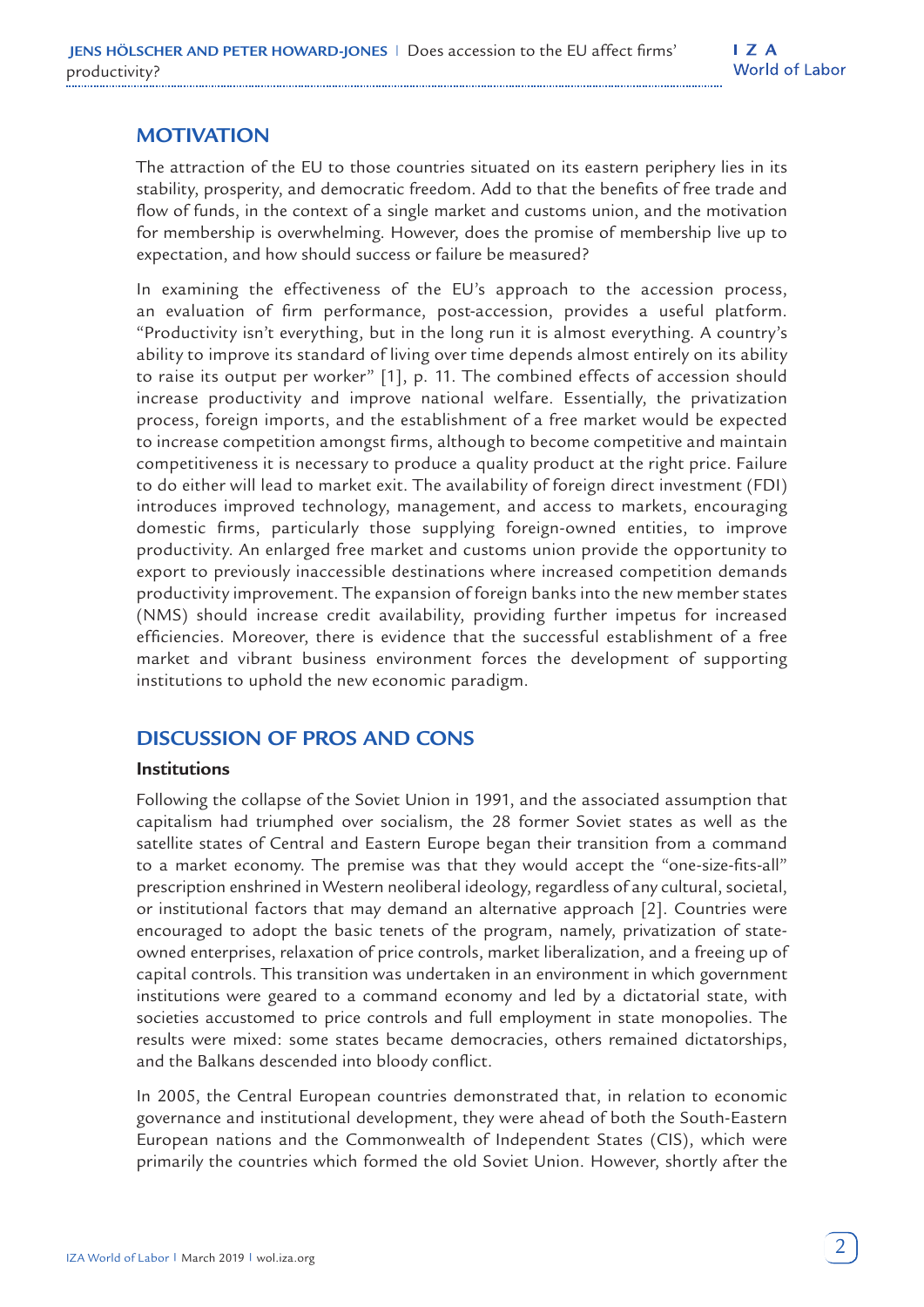first wave of NMS accession in 2004, economic reform began to stagnate. The CIS failed to develop strong political institutions to support economic reform, which retarded progress. The failure of capital flows after the financial crises, namely FDI in Central Europe and bank credit in the Baltics and Balkans, led to a deterioration in current account positions and some serious debt overhangs. The dangers of capital misallocation and the implications of massive capital inflows into individual states were not appreciated, neither was the impact on foreign currency or the appropriateness of an exchange rate policy. The antecedent and ideology of the leadership was also significant to the success or failure of transition; a finding that resonates today in the state capture by political factions in Poland, Hungary, the Slovak Republic, the Czech Republic, Romania, Bulgaria, and Latvia, representing 54% of the NMS [3]. State capture in this sense is defined as the manipulation of state institutions by corporate, political, ethnic, or military factions to serve their own interests, and may have had its gestation in the process of accession and the perceived economic welfare advantages thereafter.

EU membership was dependent on conformity to the *Acquis Communitaire*, the body of common rights and obligations that is binding on all the EU member states, and acquiescence to a trading regime designed to benefit EU15 competitiveness and reduce the dangers of an enlarged market to the original bloc. The neoliberal regimes established throughout the NMS exerted pressure on social democrats attempting market-orientated reforms whilst sustaining redistributive programs to improve national welfare. Due to limited economic growth and ensuing fiscal constraints, the unsustainability of these programs provided fertile ground for nationalist parties to appeal to the electorate, and for state capture by illiberal elites motivated by the twin ambitions of power and wealth [3].

In relation to FDI, there is evidence of state capture occurring, where firms with a domestic shareholding are essentially "capture firms," with multinationals relying on kickbacks (a form of bribing). Before the financial crisis, the significant flow of FDI into the NMS enhanced the possibility of state capture. Corrupt practices benefit firms in terms of productivity, profit, and growth, particularly in high-capture economies, causing negative externalities to smaller domestic firms. In the accession countries, state capture firms, namely those that pay bribes, represent 9.9% of firms surveyed in 1999 by the World Bank and European Bank for Reconstruction and Development (9.1% amongst other firms outside the EU) and 10% of firms of influence, namely those with alternative means of exploitation (11.4% amongst other firms outside the EU). This indicates that roughly one-fifth participate in corrupt practices with little improvement after two years of membership [4]. Amongst the EU pre-accession countries, those with low corporate state capture display a high level of political capture, indicating a trade-off between corporate and political power [3]. This is an important aspect of the potential for domestic firms to grow and become competitive through productivity improvements. If, through corporate state capture, foreign-owned firms gain competitive advantages due to infrastructure expenditure or favorable regulatory and political environments, this has the potential to crowd out domestic firms, thus reducing the opportunity for indigenous firm growth. Furthermore, if infrastructure development comes at the expense of spending on education and training, it also reduces the prospect of improvement in absorptive capacity, which is essential to take advantage of any productivity improvement opportunities.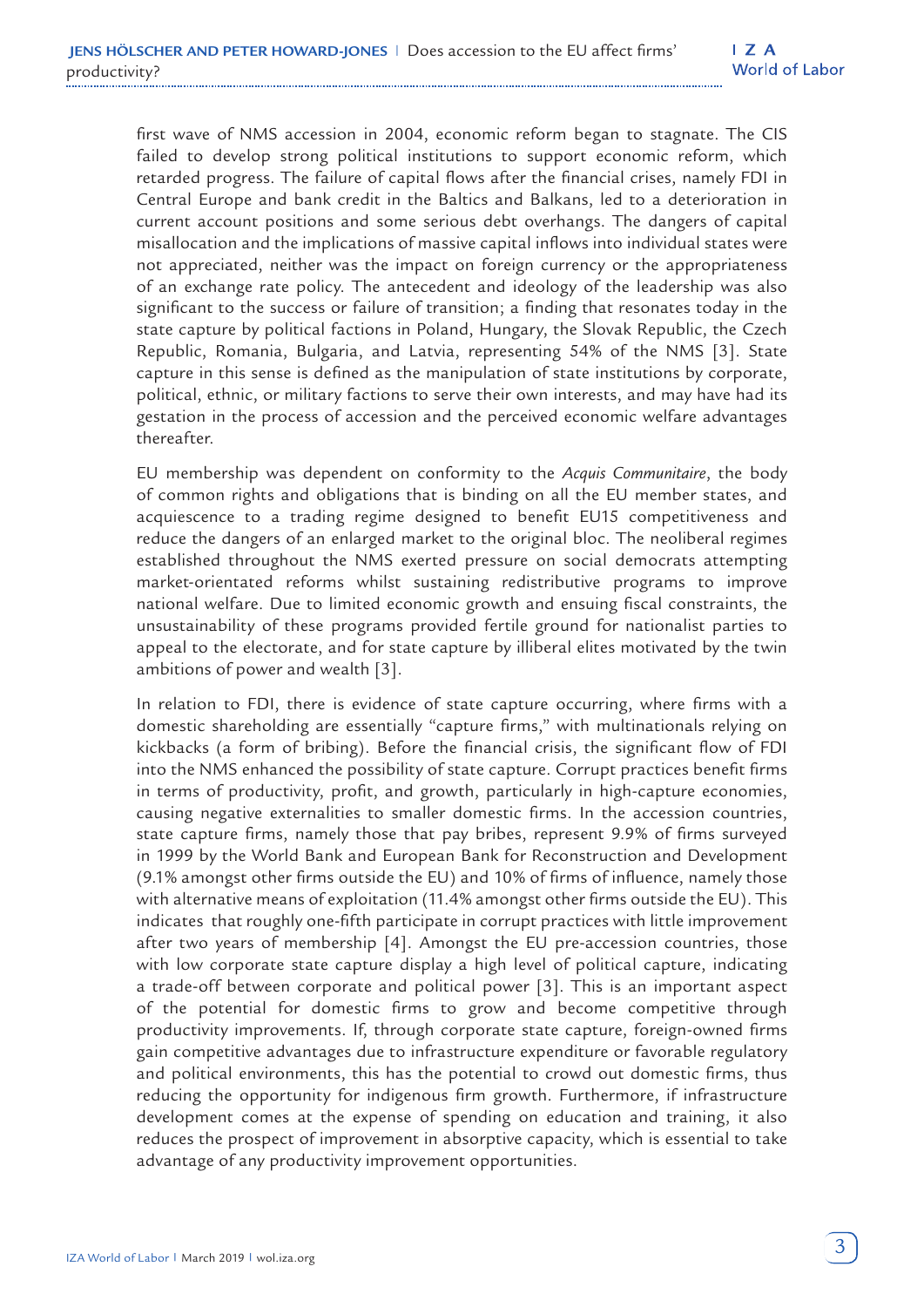## **EU membership**

As shown in the illustration on p. 1, in 2005, there was a significant deviation between the productivity of firms in EU member states and in non-member states. This was probably the result of the accession process, improved institutional development, financial intermediation, and the creation of a service base capable of supporting a market economy. By 2013, substantial convergence had occurred between firms in member and non-member states, as illustrated by a reduction in the productivity gap to 5%; when the key determinants of receipt of loans, foreign ownership, exporting, and innovation are added to EU membership the productivity gap marginally increases. Outside the EU, the advantages presented by FDI, the propensity to export, access to finance, innovation, and the availability of human capital were broadly maintained. The convergence process between 2005 and 2013 is almost certainly due to non-member states recognizing that in order to compete in a global market it was essential to adopt the same practices as those used within the EU, together with the effect of the Eurozone crisis on firms in the EU member states.

There is a potential causality issue in that the NMS had a higher GDP than other transition economies and therefore self-selected into the accession process. However, economic theory favors the argument that membership improves productivity. First, the significance of FDI flows into the NMS has led to a large foreign ownership presence, with those firms enjoying the comparative advantage of cheap labor and bringing with them management expertise and technology that enhances productivity. Second, the opening of domestic markets to foreign imports has forced domestic firms to improve productivity or exit the market. Third, firms (albeit mainly foreign ones) have the advantage of joining the largest single market and customs union in the world, which has brought access to international production networks (IPNs) and significant increases in exports. Therefore, it is not unreasonable to suggest that, since it is a stylized fact that competition and the propensity to export goes hand in hand with productivity, membership has resulted in improvement.

Figure 1 shows the productivity improvement obtained by firms in the NMS. It measures the productivity of firms and ranks them along a distribution curve; the most productive

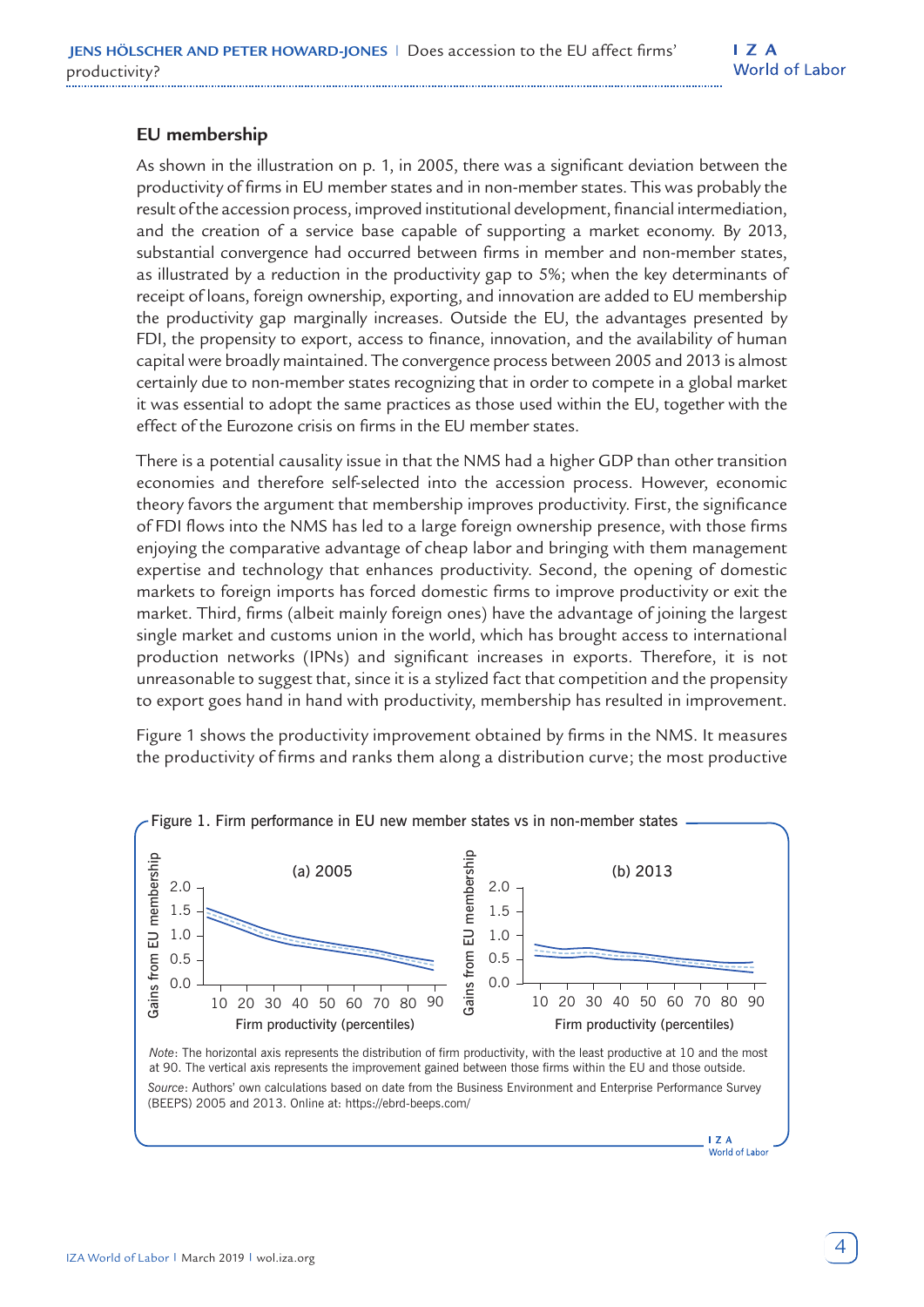at 90% and the least at 10%. It then measures the effect of EU membership on these firms against a control group with the same characteristics but not in member states. The figure indicates that in both 2005 and 2013, the least productive firms gained the greatest productivity improvements. The intensity of competition in a previously protected economic environment forced firms lagging in productive performance either to improve or exit the market. It is equally salient to observe that the most productive firms also show the benefits of membership, which may depend on FDI, improved management, and technological transfer, at least to the receiving firm [5].

The results for 2013 have to be viewed in light of the global financial and Eurozone crises of 2008 and 2009, respectively. The onset of the crises saw the NMS in an economic environment capable of withstanding their effects. However, falling exports, reduction in FDI, and the repatriation of capital by foreign banks led to recession and increasing current account deficits.

The diversity of the institutional environments, along with a degree of state capture, created developmental models in which economic shocks threatened to destabilize economies and long-term development. The Czech and Slovak Republics and Hungary all experienced significant reductions in exports. Hungary and Latvia sought emergency support from the IMF and Poland suffered a 30% currency devaluation, all resulting in increased unemployment and reduced aggregate demand.

#### **Privatization and competition**

A key factor in the transitional process is the role of the privatization of state-owned companies. Economists assumed that this process would result in improvements in firm-level performance. The result has been more nuanced, however, with firms taken over by foreign investors exhibiting substantially greater productivity than those in domestic ownership [5]. Literature shows that a more competitive market results in improved productivity, and EU membership intensifies the competitive environment [6]. Within the NMS, there is evidence that "a well-designed and well implemented competition policy has a significant impact on TFP [total factor productivity] growth" [7], p. 1334. The influence of competition also resonates with international trade, suggesting that larger, more productive firms grow in size and become more efficient. Thus, the breakup of state monopolies was an important event in the creation of increased competitiveness.

The majority of transitional economies quickly liberalized their trading policies which, along with the breakup of monopolies and the creation of a competitive market, led to improvements in productivity and a reduction in the influence of soft budget constraints (the ability of state-owned firms to extract subsidies regardless of the economic imperative), thereby forcing firms to increase efficiency or exit the market. This process included the dismantling of large monopolies into separate entities and allowed the entry of completely new firms [8]. The economic impact of privatization is significant on firms outside the CIS, with Central and Eastern Europe showing the greatest benefit. The former Soviet Union was particularly adversely affected by the disintegration of its internal market; the introduction of imported competition into the NMS increased pressure on former-Soviet domestic firms [9].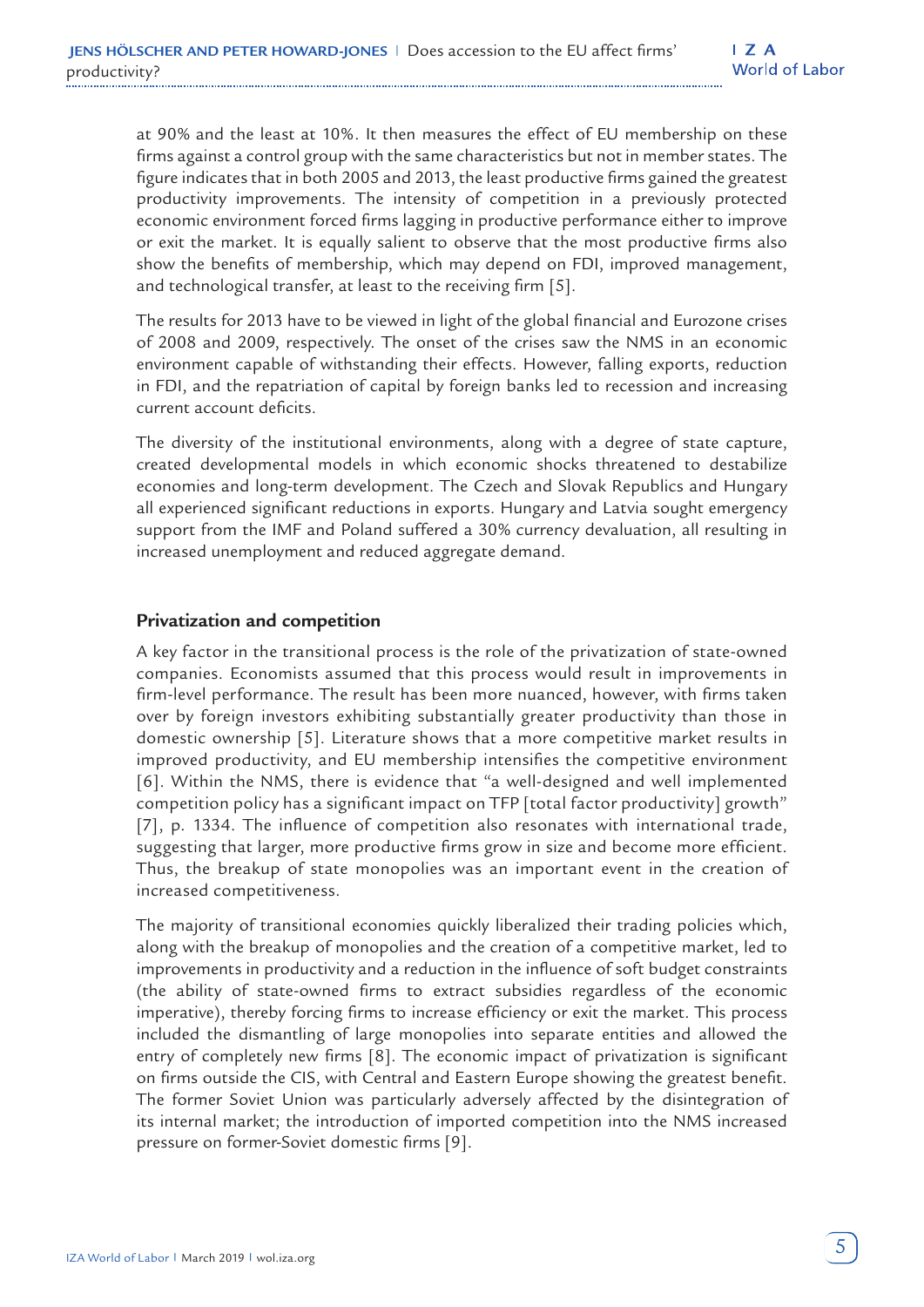## **Foreign direct investment**

Motivation for FDI is divided into three categories: (i) horizontal, when investment is internalized; (ii) platform, when the objective is exporting; and (iii) vertical, when the purpose is to utilize a country's comparative advantage within an international value chain. In the accession economies of Central and Eastern Europe, emphasis was on vertical and platform types.

Literature indicates diversity between industries and firms within sectors, with some finding little spillover to domestic firms from the presence of foreign firms or capital. Productivity appears driven by the foreign firms with their superior technology and management, along with the exit of less productive domestic firms. However, in the productivity gains achieved at firm level, there seem to be significant differences within industries [10].

There are important caveats attached to the attraction of FDI, its influence on exports, and the availability of finance in the NMS. A significant proportion of FDI was devoted initially to the privatization process and the opportunities presented by the comparative advantage of cheap labor. Multinational enterprises expanded their supply chain by incorporating the NMS into IPNs, thus boosting exports. However, within the manufacturing sector, a significant percentage of exports are from foreign-owned multinational enterprises (MNEs) which use the NMS as part of their IPN, bringing an element of extra national inputs and leaving only labor to provide the value added. This implies that these inputs do not add significant value to the process and, if it is only cheap labor providing the productivity boost, it is likely to be lost in the price−cost ratio and the opportunity for an export multiplier. Essentially, the significant quantity of imported inputs reduces the value added to a level which diminishes the amount of profit available and reduces the impact of exported goods in the economy. The domination of imported material in the assembly process not only impacts the export multiplier, but also reduces the opportunity for forward and backward linkages with upstream and downstream firms, as a result of MNEs restricting activity to specific processes. Additionally, margins may be influenced by currency and internal transfer pricing protocols [11].

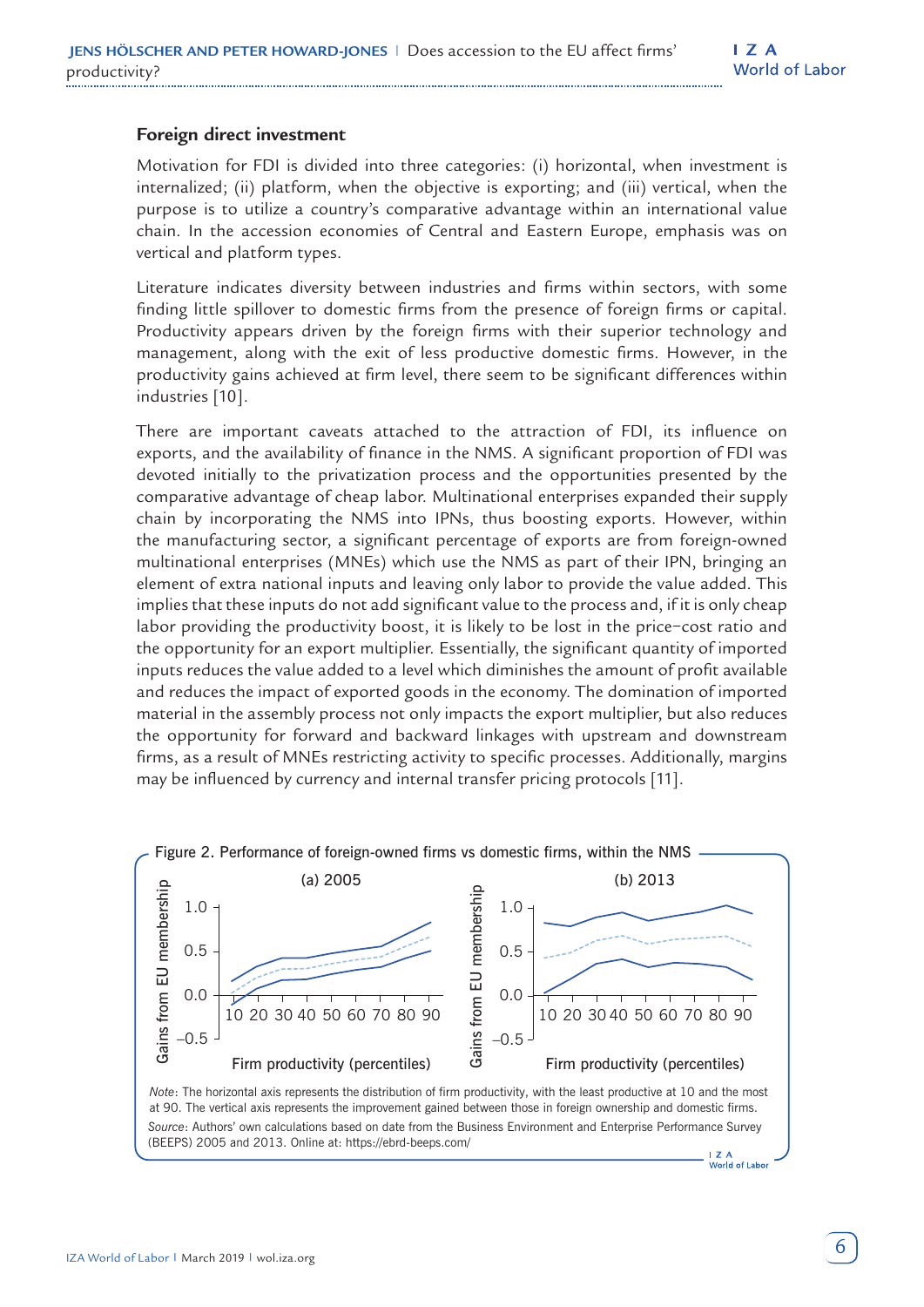Figure 2 shows foreign-owned firms within the NMS, ranging from the least to the most productive, and compares them to domestic firms within the NMS with similar characteristics to measure the effect of FDI on productivity. It indicates that in 2005, unlike EU membership distribution, the most productive foreign-owned firms are gaining the most from membership. However, in 2013, the figure indicates that optimal efficiency has been reached and progress is no longer being made in relation to productivity.

### **Export**

The characteristics of exporting firms suggest they are more productive, capital intensive, larger in size, and employ more people at higher wage levels than non-exporters. The question is whether there is a causal effect of exporting or whether firms self-select as exporters as a result of performance and asset-based characteristics. The focus on exporting in relation to productivity is important as it highlights the superior performance of exporters. Associated with firm growth and survival, this is particularly important in the context of institutional support for smaller, new exporting firms [12].

There is evidence that the most productive firms do self-select into exporting. However, only a small group of companies export while the majority concentrate on domestic markets. Evidence from Central and Eastern Europe demonstrates that labor force productivity, together with research and development, firm size, foreign ownership, and the stock of human capital, are all significant determinants of the propensity to export, with the emphasis on firm size indicating the importance of economies of scale. The exposure of exporters to international markets, technological advancement, and experienced professional management reinforces their productive superiority. This exposure further implies that some benefit accrues to the exporting firm and that there is a learning process. Evidence suggests that learning by doing (exporting) is most apparent in new firms and those furthest away from the production frontier. More established and experienced firms, with prolonged exposure to the potential spillover benefits, demonstrate a less observable effect.

A dichotomy exists between the results for manufacturing and services. Exporting has little influence on manufacturing, whereas the "least-most productive firms" show the greatest positive effects. The result may support the proposition that firms have selfselected as exporters and that the most productive are so close to the production frontier that no further movement is possible. However, in 2016, the NMS exported around 82% of goods within the EU, with evidence that there was no exporter premium for intra-European exporters, possibly resulting from the failure to achieve an export multiplier. The reformation of the service sector has been successful and the NMS are now amongst the largest exporters to the EU15 and are competitive compared to other international suppliers. Part of the comparative advantage that exporting NMS firms enjoy rests with the gravity theory (that distance to market determines the volume of exports), although the quality of the institutional environment is also an important dimension.

#### **Loans**

Access to finance is essential to fund investment, to ensure that businesses reach their full growth potential, and to facilitate new business start-ups. A study by the World Bank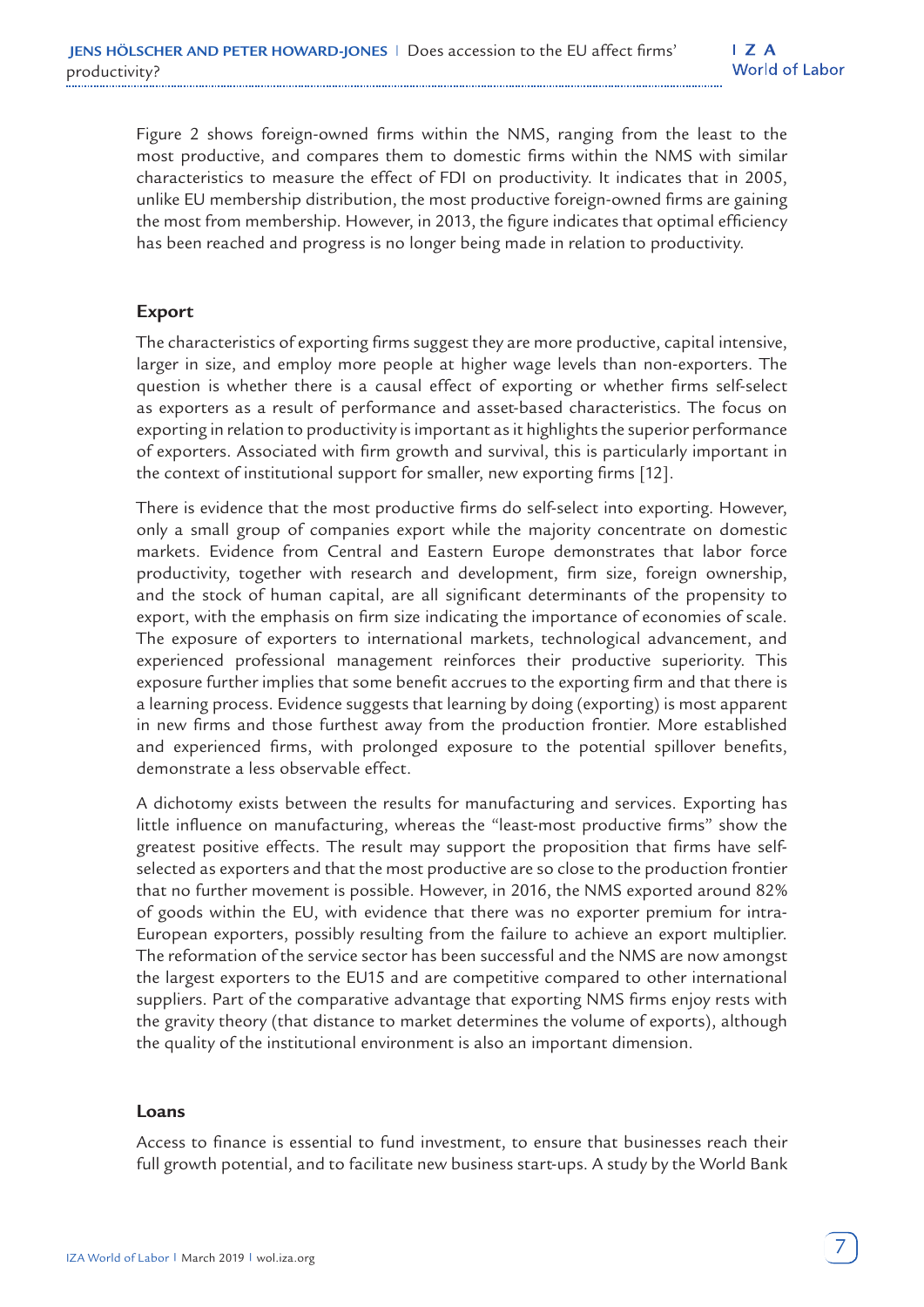reveals that in emerging markets more than 50% of small- and medium-sized enterprises (SMEs—those with fewer than 100 employees) are credit constrained, 70% do not use external financing from formal financial institutions and, of the 30% receiving credit, 15% are underfinanced from formal sources. Information asymmetries suggest the existence of credit gaps and insufficient available credit for all but "bankable" propositions. Adverse selection and finance rationing can also occur when banks require collateral. Additionally, information asymmetry, in the form of adverse selection and moral hazard, is the source of market inefficiency in transitional countries, leading to low-risk borrowers such as SMEs being side-lined or even excluded from the stream of potential lenders.

In theory, finance contributes to economic growth in five key ways: the availability of savings, investment information, risk management, due diligence processes, and facilitating trade in economic commodities and services. These concepts provide ample motivation to suggest that finance has an important role to play in transition [13].

In 2005, the statistics were broadly similar across regions and sectors in transition economies, with over 90% of firms, regardless of size, claiming credit constraints; 43.7% of SMEs and 35.1% of large firms surveyed by the World Bank and European Bank for Reconstruction and Development stated that the obstacles were major or severe. Within the NMS, the figures were comparable, with 45.1% of SMEs and 31.6% of large firms stating that credit constraints were major or severe. A total of 81.4% of the sample were SMEs and 95% reported some obstacle to accessing finance. It is therefore evident that a financial intermediation problem exists in the transitional economies as a whole but also in the NMS. This may be due to credit constraints imposed by state-owned and foreign banks that employ enhanced credit-scoring criteria, which penalize SMEs, start-ups, and other firms lacking collateral. Given the importance of loans across all sectors, a strong financial sector is essential for economic growth and evidence of market failure is problematical.

Of note is the small number of firms in receipt of loans. Within the NMS, 43.9% of the total sample are in receipt of loans; 40.1% of SMEs and 62.8% of large firms. The figures for non-EU member states are marginally lower, but not significantly so, suggesting this is a universal problem throughout the region. There is evidence on the importance of loans to firm-level performance, and the number of firms struggling to access finance is thus worrying. These non-borrowing firms are also more likely to be new firms, which display more resilience and learning capacity than their older more experienced competitors and often represent sectors whose development should be supported.

In relation to firms within the NMS in receipt of loans, the position in 2013 was unchanged for large firms and showed a 2% improvement for SMEs. Given these results, it is surprising that the percentage of firms claiming difficulty accessing finance has reduced. Those claiming constraints within the NMS dropped to 49.5%, and to 54.8% for non-NMS firms; those indicating that the problem was major or severe had fallen to less than 20%.

Figure 3 shows the effect of loan receipt on firms, from the most to the least productive, measured versus those without loans. It indicates that in 2005, firms in receipt of loans demonstrate improved productivity and the effect appears uniform throughout, suggesting a universal benefit, regardless of a firm's position in relation to its productive efficiency. There is some indication that the most productive gain the most, although this effect dissipates amongst the top 10%. By 2013, the influence of loans was most beneficial to the least productive, albeit with a marginal effect. However, the results also suggest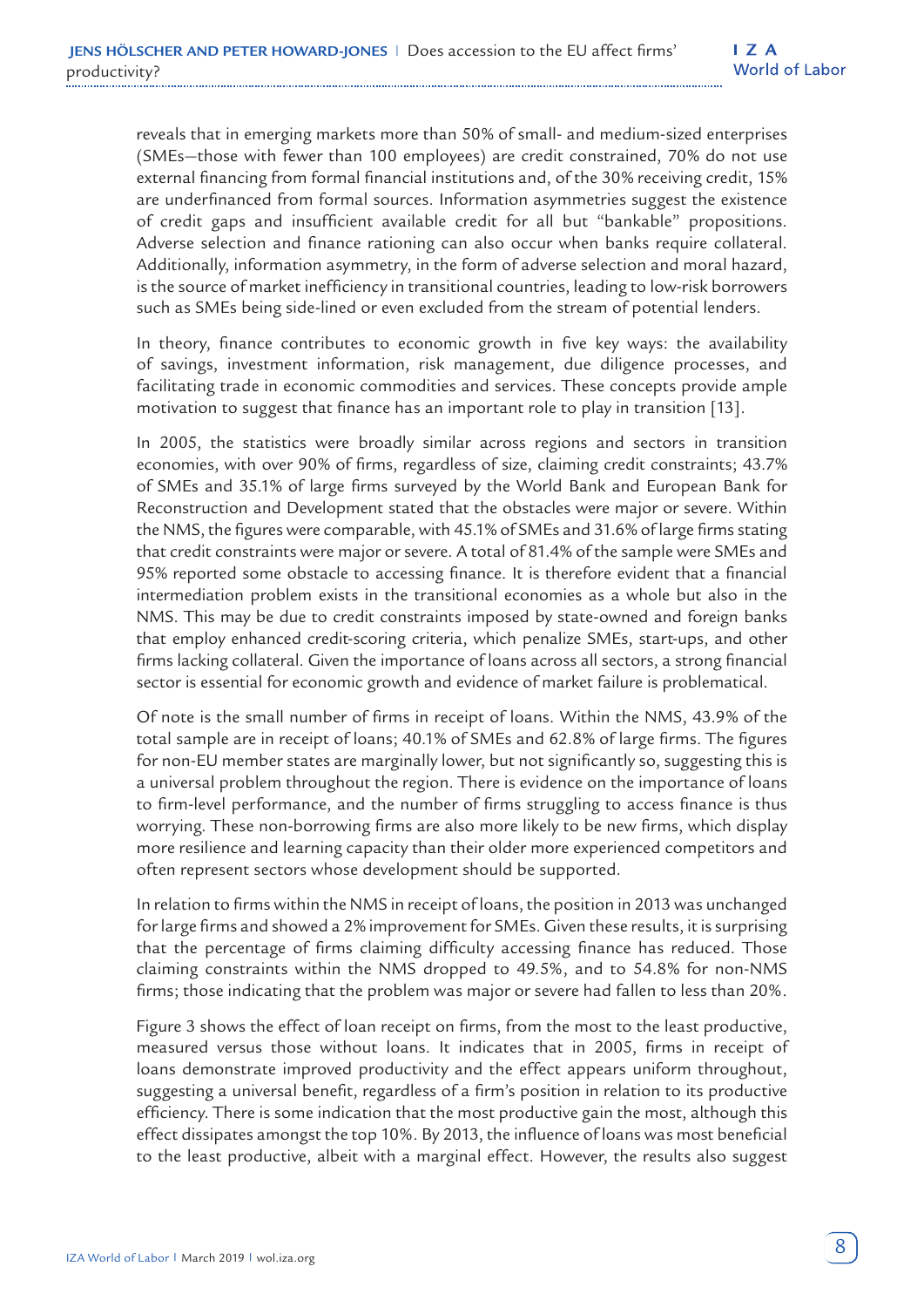

that loans had a stronger effect on firm performance in 2013 than in 2005. This may indicate that improved financial intermediation created a more efficient lending process and made access to finance easier for those making an application. Equally, it may mean that capital as opposed to loans played a more important role in the case of the most productive firms.

There is evidence that the presence of foreign banks has created an environment where SMEs are discouraged from applying for loans because, given the credit scoring criteria and the demand for collateral, they expect rejection. However, the degree of rejection measured throughout Eastern Europe is less than 3%, and only half of this group actually admitted to having applied for a loan. A selection effect is clearly present: the expectation of rejection results in non-application. Those applying tend to be larger firms, exporters, and innovators, and since results show that they are amongst the most productive, it is not unreasonable to suggest that they apply in the expectation of being accepted.

## **LIMITATIONS AND GAPS**

There are some key limitations to consider in relation to this research. First, the results are based on matching models; causality issues may thus arise from unobservables that are not identified. These issues may also result from the cross-sectional nature of the data. Second, due to the limited number of observations on service sector capital and skilled workers, it was not possible to measure the influence of capital, financial or human, on the full sample.

It is also possible that the selection of the NMS for accession was based on the strength of their GDP per capita, which is higher than the transitional economies of the CIS or the pre-accession states of the Western Balkans. Therefore, any productivity differentials were already extant. However, the evidence suggests that the least productive firms gain the most from EU membership. This would suggest that the opening up of markets to competition forces firms to either improve or exit and the improvers make significant productivity gains. There is scope for more detailed research involving domestic firms to gain more insight into their productivity performance.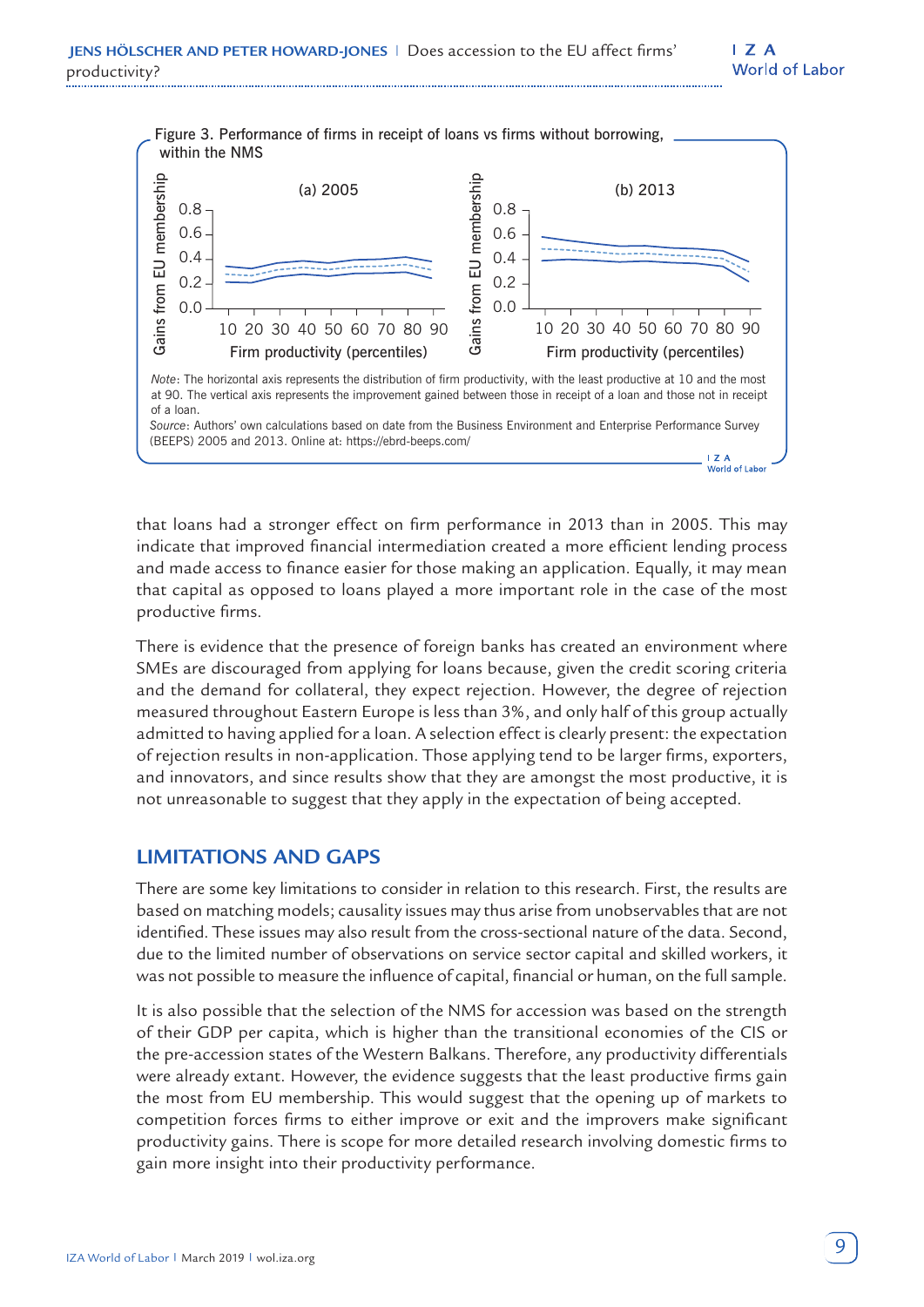## **SUMMARY AND POLICY ADVICE**

Firms within the NMS are more productive than those in non-EU member states. This indicates that the protocols introduced in the accession process have improved productivity and provided a platform for survival and further development within the enlarged free market. However, there is evidence that the firms that gain the most are amongst the least productive, implying that the introduction of a competitive environment has forced them to either improve their performance or exit the market. As the least productive exit, the perceived performance of the survivors shows improvement, implying that the actual measured improvement may be exaggerated. An exception is the performance of firms either owned by or with a substantive foreign investor, where the more productive the firm, the greater the performance enhancement.

FDI has undoubtedly brought benefits to the transition economies. However, the substantive nature of the flow of funds and the introduction of the NMS to IPNs has not yielded the anticipated economic benefit, with high foreign inputs reducing value added components, thereby diminishing the opportunity of an export multiplier. This in turn has diminished the potential role of local domestic suppliers, reducing the potential for managerial and technology spillovers. The attraction of FDI led states into a competitive environment to attract foreign investors, which in turn led to corporate state capture, gearing taxation and infrastructure to the demands of foreign investors. The resulting revenue loss, along with the asymmetric development of infrastructure and institutions, has had a detrimental effect on national welfare.

Firms in receipt of loans are more productive than those that are not. This may be a selection issue, as higher performing firms are more likely to receive loans. Although less than half of SMEs receive loans, about 50% do not apply, either because they are not required or in anticipation of refusal.

Overall, EU membership benefits firms; however, certain aspects of the way the *Aquis Communitaire* was implemented, particularly the lack of control of FDI flows, the underdevelopment of financial intermediation, and the exploitation of host country comparative advantage, negatively impact NMS' national welfare and the productivity of domestic firms.

#### **Acknowledgments**

The authors thank two anonymous referees and the IZA World of Labor editors for many helpful suggestions on earlier drafts. Previous work of the authors has been used in the preparation of this article.

#### **Competing interests**

The IZA World of Labor project is committed to the IZA Code of Conduct. The author declares to have observed the principles outlined in the code.

© Jens Hölscher and Peter Howard-Jones